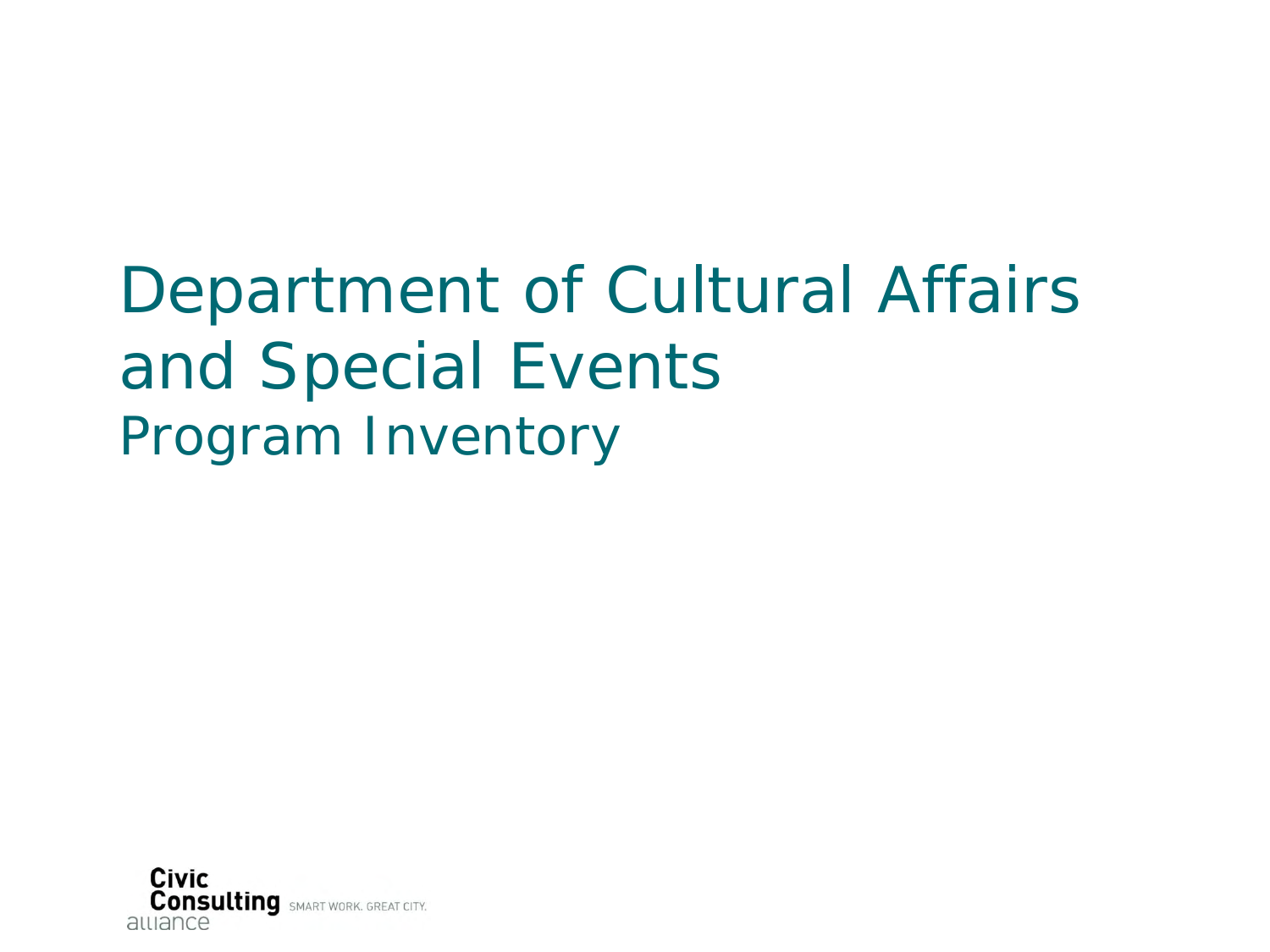### Program Inventory

#### **Background**

Mayor Rahm Emanuel's Transition Plan identified the need to conduct an inventory of the City's cultural programs, events, and services, as a first step in the development of the City's new cultural plan

In June 2011, Michelle Boone, Commissioner of the Department of Cultural Affairs and Special Events (DCASE), reached out to Civic Consulting Alliance, which conducted the program inventory on a pro-bono basis

The goal of the inventory was to provide DCASE with a comprehensive understanding of its programs, services, and facilities, and as well as basic information about approaches to program marketing and administration

The following slides provide an overview of the program inventory results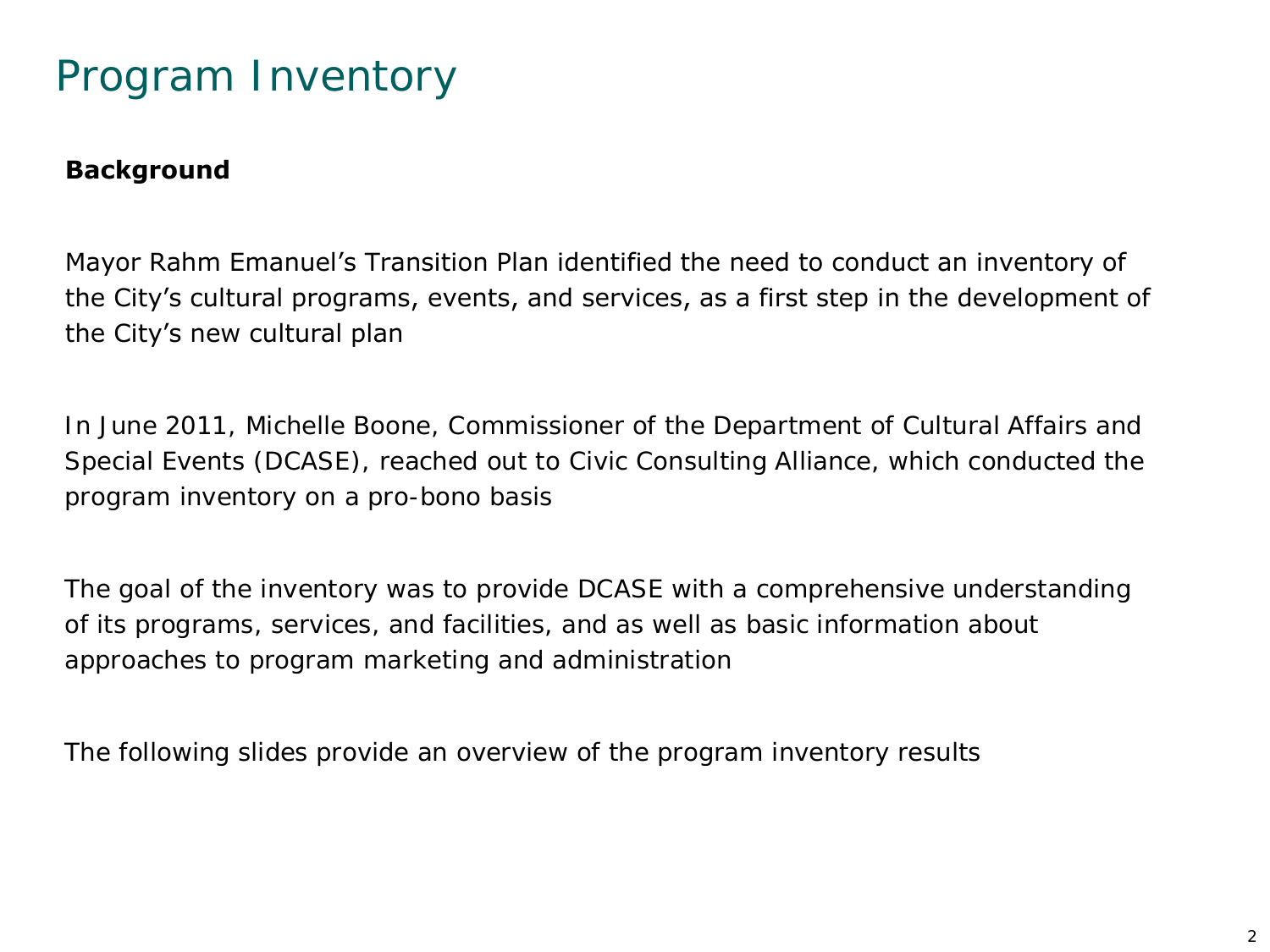### Program Inventory Approach

The inventory looked at the programs, services, and facilities managed by:

- DCASE, including both the bureaus of Cultural Affairs (CA) and Special Events (SE)
- Chicago Office of Tourism and Culture (COTC), with which DCASE had entered into a one-year contract (2011) to perform certain functions on its behalf

To conduct the inventory, Civic Consulting interviewed DCASE and COTC program managers; reviewed program, audience, and departmental data; and addressed the following questions:

- What programs and services are offered?
- How many people participate (audience, artists, etc.)?
- How are decisions made?
- How is each facility used? How often?
- How are programs being marketed?

Notes:

- The program inventory does not include tourism promotion or the Taste of Chicago, which in 2011 was managed by the Chicago Park District
- In the 2011 contract, COTC functions include visual/public art; tourism; cultural programs and grants; events, production, and retail; and some finance/administration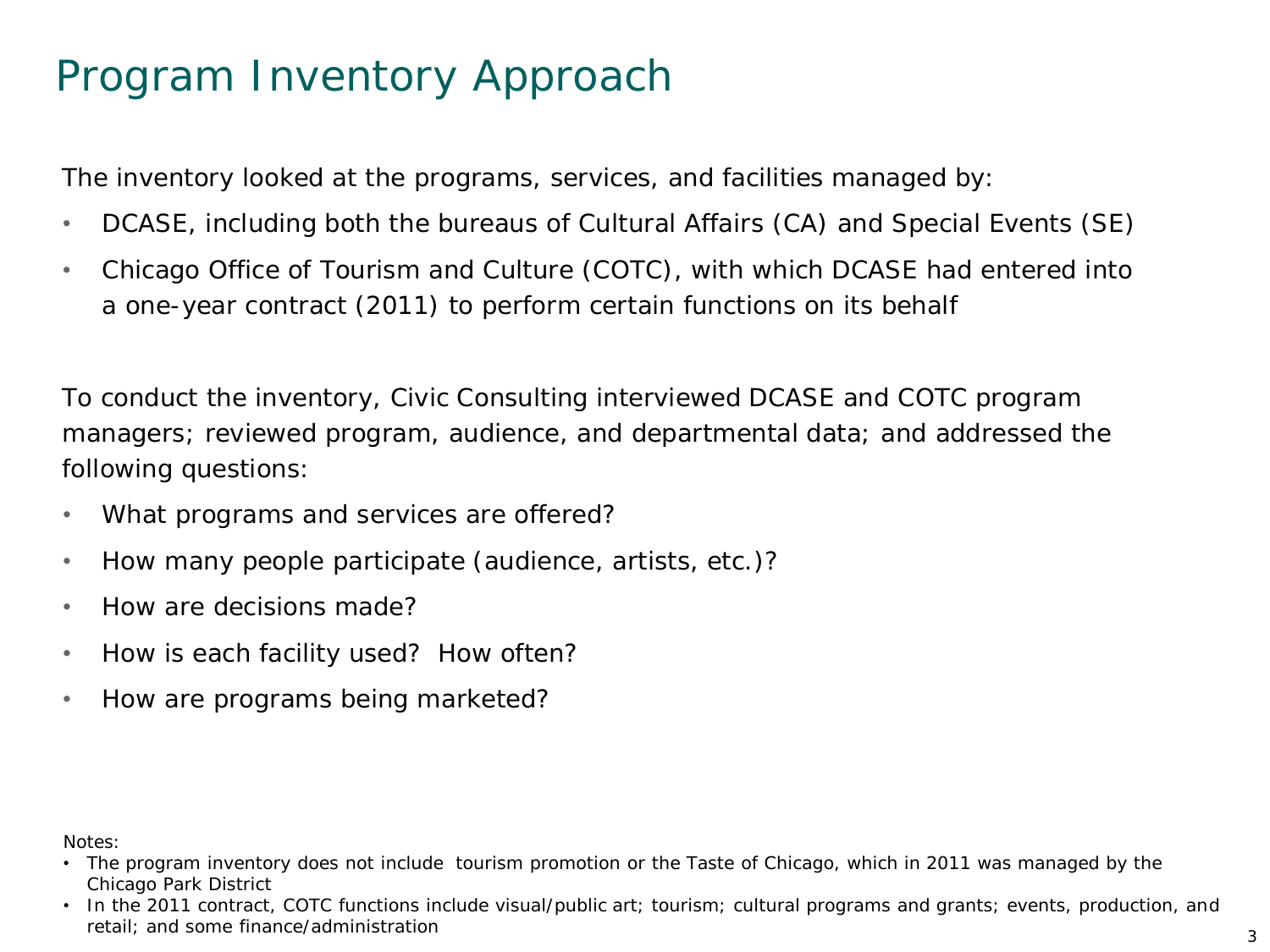### Program and Services (2010)

In 2010, DCASE and their contractors offered programs and services in these areas:

- Artistic programming and performances
- Arts / culture industry support
- Permitting and event logistics support
- Special events, both small (< 1 million attendance/week) and large (> 1 million/week)
- Visitor services (tours and information)

Total offerings included:

- 88 programs, nearly 2K performances
	- −~80% of programs were free to the public

−Most ticketed events were run by DCASE contractors with no more than a \$30 ticket price

• 37 services

Top 5 genres were (by  $#$  of performances\*):

- Music (1,043 performances)
- Neighborhood events (753)
- Theatre (657)
- Dance (567)
- Visual arts (394)
- All other genres each featured 108 or fewer performances

\*When a program falls into more than one genre, its performances are counted in both categories 4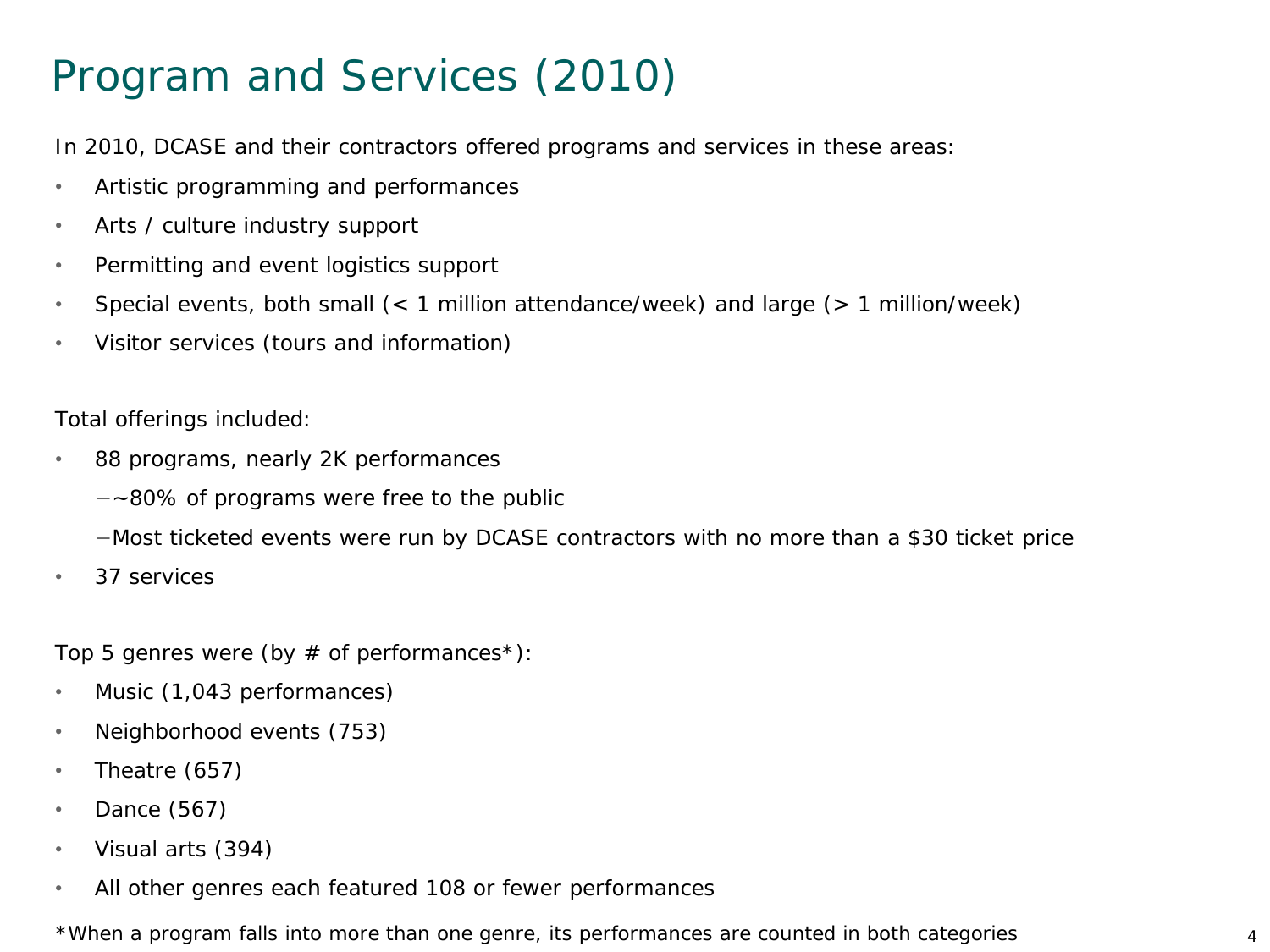## Participation (2010)

In 2010, DCASE programs served:

- 8 million people through direct attendance at programs
- 10+ million people (additional) served indirectly through partnerships with other organizations
- 14,000 participants and performers hired

Additional notes on participation:

- In 2010, three events (Taste of Chicago, Chicago Air and Water Show, and the Christmas Tree lighting) drove more than half of the attendance
- Attendance at musical events is triple that of other genres
- ~ 6 million people (of the 8 million program attendees) participated in programs in central Chicago
	- − 2.2 million downtown
	- − 3.7 million in central neighborhoods (e.g. Pilsen, West Loop, Old Town, etc.)
- Permitting and logistics support (e.g. for neighborhood festivals) served more than 7 million people (of the 10 million indirectly served)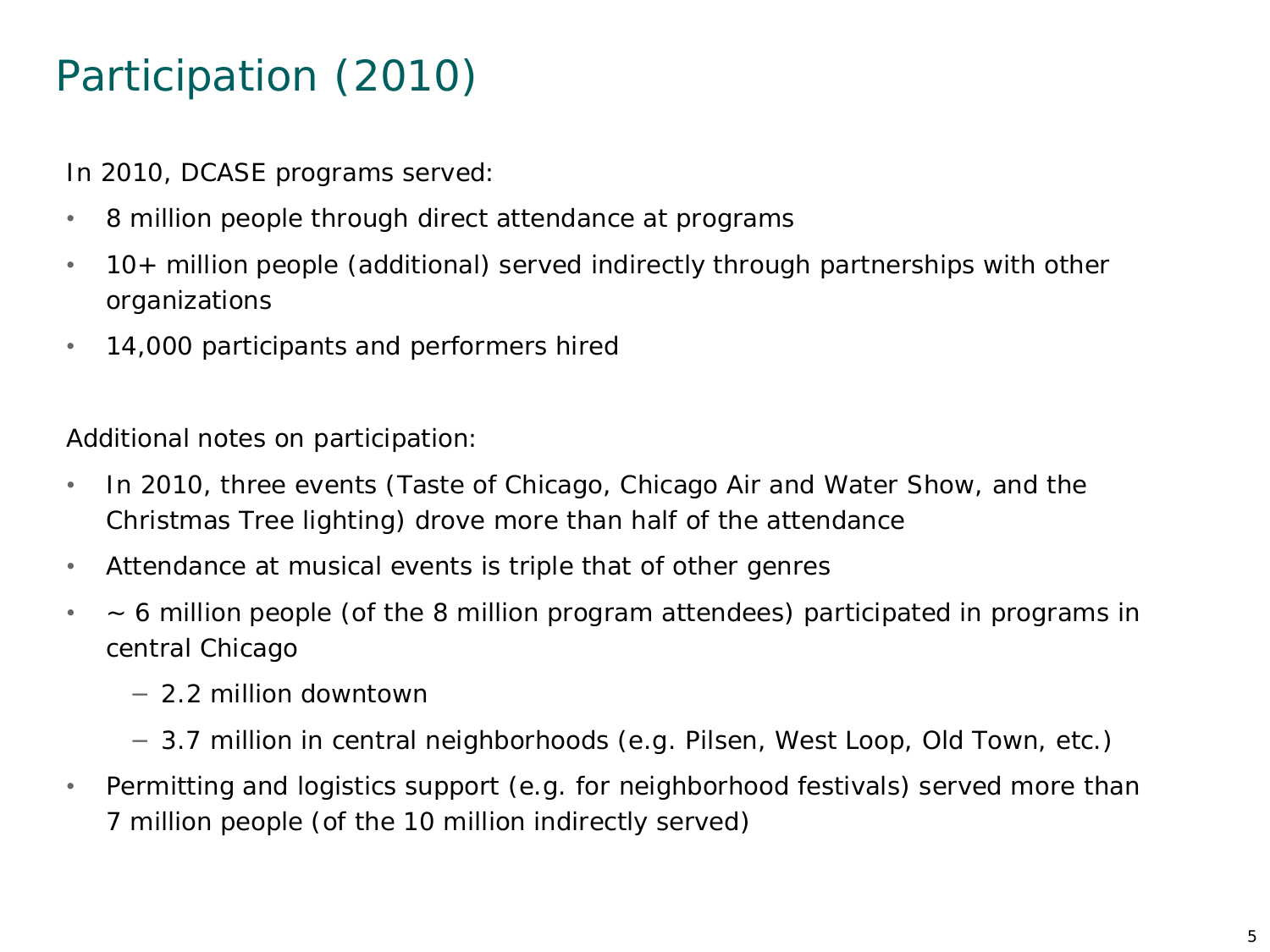## Facilities (2010)

DCASE programs the following 10 facilities:

- Millennium Park
- Cultural Center
- Gallery 37
- 72 E Randolph
- Maxim's
- Water Works
- City Gallery
- Clarke House
- Daley Plaza
- 601 S Michigan

All but one (72 E Randolph) use 70% or more of available square footage for programming

### **Cultural Center Millennium Park Maxim's**

319 private event rentals generated \$1.208 million in rental revenue

91 private event rentals generated \$1.016 million in rental revenue

- Programs: 19 days in 2010 (including 6 days for afternoon tea, discontinued for 2012)
- Private rentals: 50 days in 2010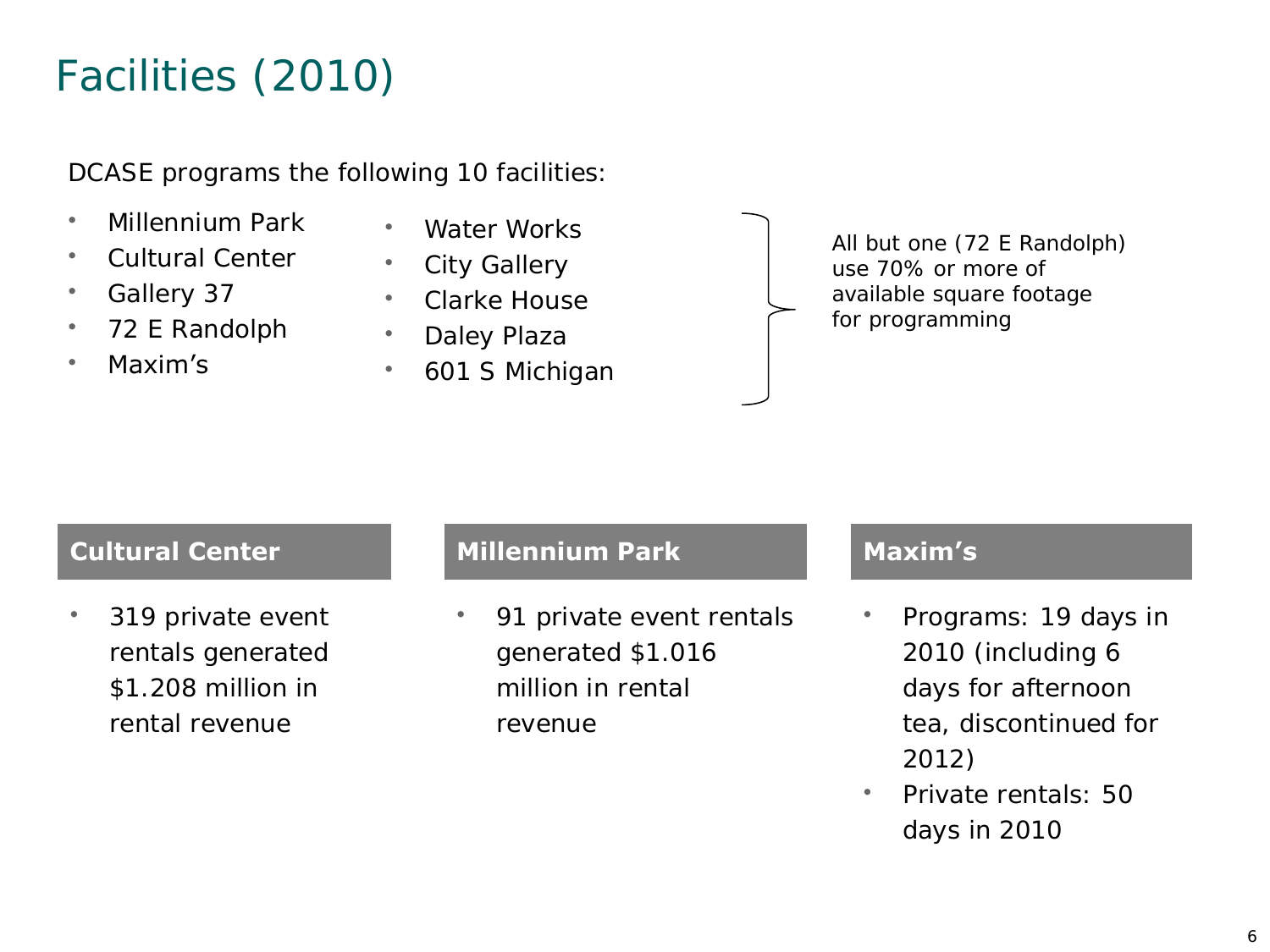## Program Administration and Marketing (2011)

### **Administration**

- The bureaus of Cultural Affairs and Special Events differ in their perceived mission and approach to program origination
- Special Events works very closely with the Chicago Park District on many programs

### **Marketing**

- DCASE and its contractors strongly emphasize social marketing when marketing programs
- Most programs and services are marketed through similar efforts (e.g., web site, social media, etc.); few receive customized marketing
- Target audiences by program are not typically identified for marketing efforts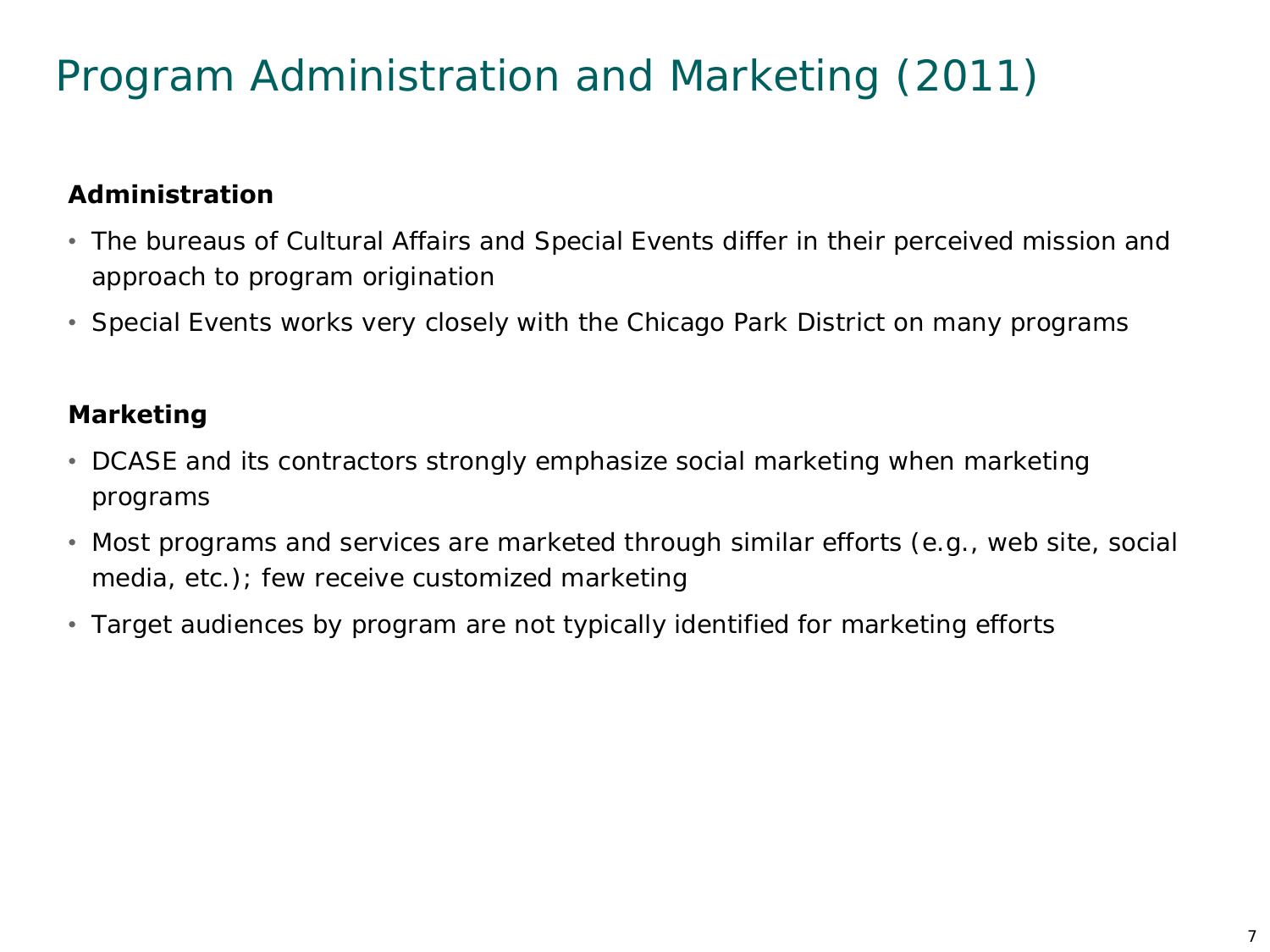### Supporting Data

The following pages contain details and select data, such as:

- Program inventory (catalogue of programs, services and facilities)
- Programmatic breakdown
- Attendance at events
- Number of offerings and direct attendance
- Breakdown of participants and performers
- Overview of facilities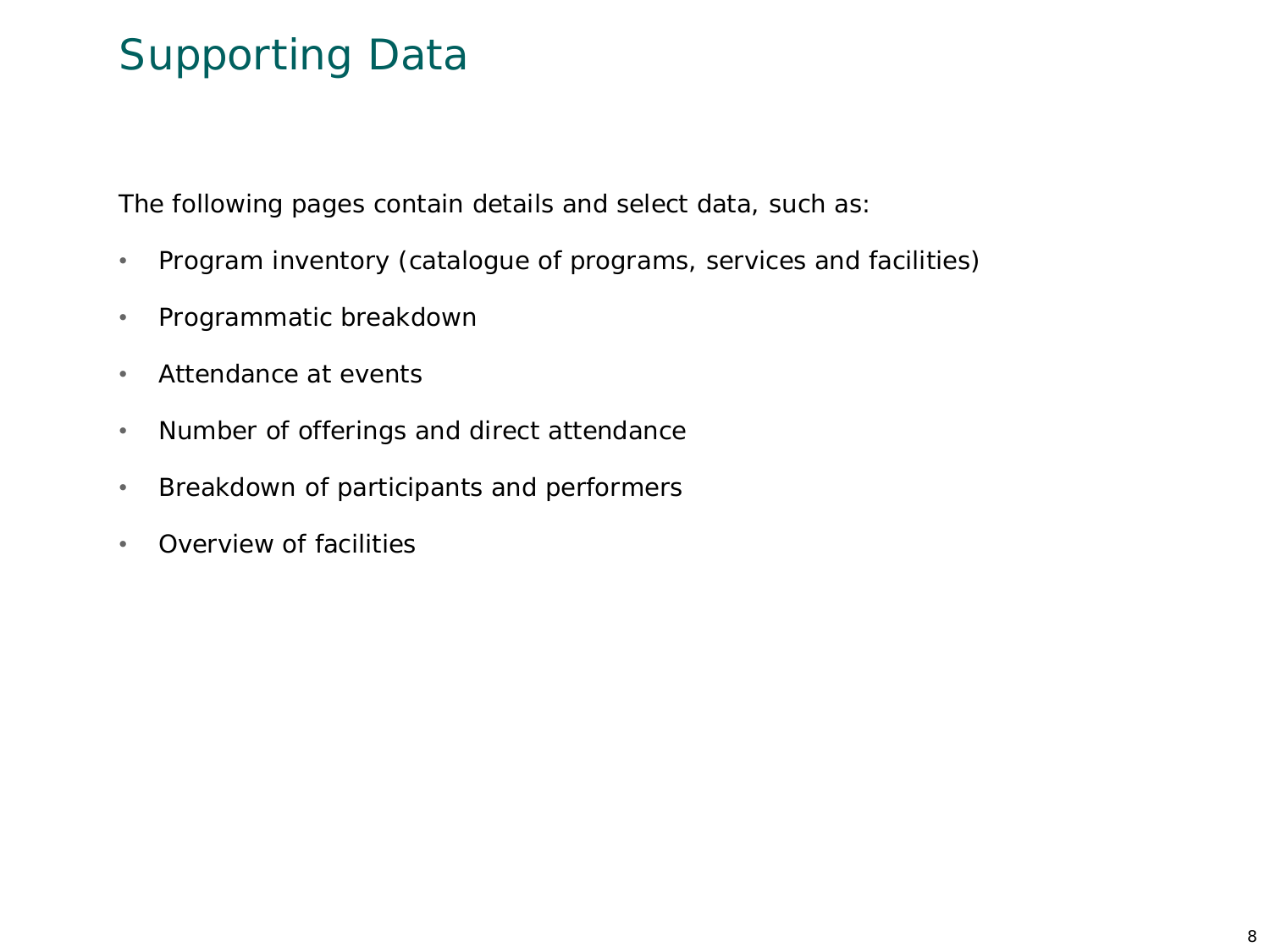### Program Inventory

(88 programs and 37 services; 125 total)

| Arts & Community<br>Engagement <sup>(2)</sup>                                                                                                                                                                                                                                                                                                                                                                                                                                                                                                                                                                                                                                                                                                                                                                                                                                      | Music $(2)$                                                                                                                                                                                                                                                                                                                                                                                                                                                                                                                                                                                                                                                                                                                                         | <b>Sports</b>                                                                                                                                                                                                             | Events                                                                                                                                                                                                                                                                                                                                                                                  |
|------------------------------------------------------------------------------------------------------------------------------------------------------------------------------------------------------------------------------------------------------------------------------------------------------------------------------------------------------------------------------------------------------------------------------------------------------------------------------------------------------------------------------------------------------------------------------------------------------------------------------------------------------------------------------------------------------------------------------------------------------------------------------------------------------------------------------------------------------------------------------------|-----------------------------------------------------------------------------------------------------------------------------------------------------------------------------------------------------------------------------------------------------------------------------------------------------------------------------------------------------------------------------------------------------------------------------------------------------------------------------------------------------------------------------------------------------------------------------------------------------------------------------------------------------------------------------------------------------------------------------------------------------|---------------------------------------------------------------------------------------------------------------------------------------------------------------------------------------------------------------------------|-----------------------------------------------------------------------------------------------------------------------------------------------------------------------------------------------------------------------------------------------------------------------------------------------------------------------------------------------------------------------------------------|
| 1. World Kitchen<br>2. Farmstand Programs<br>Chicago Publishers Gallery<br>3.<br>4. Literary/Publishing programs<br>for the public<br><b>Fashion Focus</b><br>5.<br>6. Sidewalk Sale<br><b>Holiday Shopping Event</b><br>7.<br><b>Cultural Network</b><br>8.<br>9. Spotlight on Chicago<br>10. ACE Programing - Misc.<br>11. Public Lecture Programs<br>12. Neighborhood Arts Program (1)<br>13. City Arts Program (1)<br>14. Community Arts Assistance<br>Program <sup>(1)</sup><br>15. Cultural Outreach Program (1)<br>16. Culinary Concierge (1)<br>17. Culinary Industry Support (1)<br>18. Chicago Publishes website (1)<br>19. Literary/Publishing Industry<br>Support <sup>(1)</sup><br>20. Mayor's Fashion Council (1)<br>21. Fashion Incubator (1)<br>22. Fashion Website (1)<br>23. Fashion general support (1)<br>24. ACE Outreach (1)<br>25. Chicago Artist Month (1) | 1. Lunchbreak Concerts at MP<br>2.<br>Downtown Sound: New<br>Music Mondays<br>Music Without Borders<br>3.<br>4. Made in Chicago: World<br>Class Jazz<br>MP Free Summer Workouts<br>5.<br>Under the Dome<br>6.<br>New Music Mondays<br>7 <sub>1</sub><br>Summer Opera<br>8.<br>Sunday Salon<br>9.<br>10. Film Programming<br>11. Lunchbreak at CCC (incl.<br>Classical Mondays, Jazz,<br>Blues, and Beyond, Music<br>Without Borders)<br>12. Dance-Along Nutcracker<br>13. Jazz Links Jam Sessions<br>14. Euro Jazz meets Chicago<br>15. Chicago Cultural Center<br>Presents<br>16. Chicago Summerdance<br>17. World Music Festival:<br>Chicago<br>18. Chicago Early Music Festival<br>19. Music - Misc.<br>20. Music Artist Services <sup>(1)</sup> | Bike Chicago/ Bike to<br>1.<br>Work Rally<br>2.<br>Race to Taste<br>3.<br>Mayor's Sport Festival<br>Large Sport<br>$4_{\cdot}$<br>Celebrations<br>Private Athletic<br>5<br>Events <sup>(1)</sup><br>Film<br>1. Film $(1)$ | 1. Christmas Tree / Santa<br>House<br>2. Snow Days Chicago<br>3. Chicagoween/Franken<br>Plaza<br>4. Kids & Kites Festival<br>Dr. Martin Luther King Jr.<br>5.<br>Interfaith Breakfast<br>City Birthday Celebration<br>6.<br>Daley Plaza Noontime<br>Program/Events<br>8. Chicago Farmers Market<br>9. City Hall Holiday Concert<br>10. Maxwell Street Market<br>11. Memorial Day Parade |
|                                                                                                                                                                                                                                                                                                                                                                                                                                                                                                                                                                                                                                                                                                                                                                                                                                                                                    |                                                                                                                                                                                                                                                                                                                                                                                                                                                                                                                                                                                                                                                                                                                                                     | Festivals                                                                                                                                                                                                                 | Private Events <sup>(2)</sup>                                                                                                                                                                                                                                                                                                                                                           |
|                                                                                                                                                                                                                                                                                                                                                                                                                                                                                                                                                                                                                                                                                                                                                                                                                                                                                    |                                                                                                                                                                                                                                                                                                                                                                                                                                                                                                                                                                                                                                                                                                                                                     | Chicago Blues Festival<br>Air & Water Show<br>$\overline{2}$ .<br>3.<br>Chicago Jazz Festival<br>Also:<br>Taste of Chicago<br>(Operated by the<br>Chicago Park District in<br>2011)                                       | <b>Tribute Series</b><br>1 <sub>1</sub><br>2.<br>Cabaret @ Maxim's<br>3. Holiday Program @<br>Maxim's<br>4. Afternoon Tea @ Maxim's<br>Production Service (1)<br>5.<br>Technical Service <sup>(1)</sup><br>6.<br>Private Rental-<br>7 <sup>1</sup><br>Millennium Park <sup>(1)</sup><br>Private Rental- Cultural<br>8.<br>Center <sup>(1)</sup><br>Private Rental- Maxim's (1)<br>9.    |

Notes: (1) Denotes service; All other listings s are programs (2) Program managed by a contractor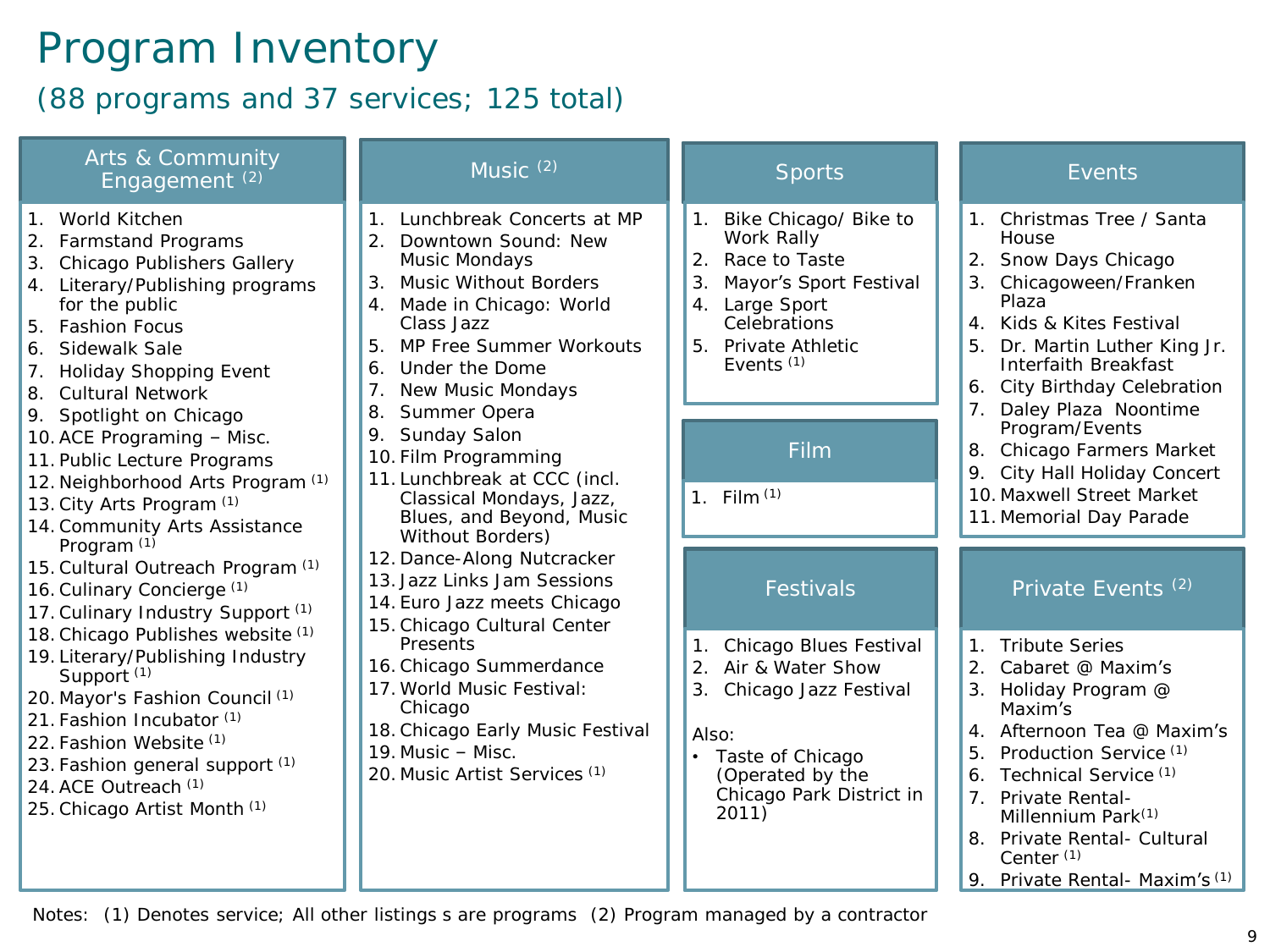### Program Inventory, continued

| Visual Arts <sup>(2)</sup>                                                                                                                                                                                                                                                     | Special Programs <sup>(2)</sup>                                                                                                                                                                                                                                                                                                                  | <b>Facilities</b>                                                                                                                                                                                                                                       | Planning<br>1. At Work Forums<br>2.<br>Clarke House<br>3.<br>Creative Chicago Expo<br>4. Cermak Creative<br>Industries <sup>(1)</sup><br>5. Chicago Artists Resource<br>Website $+$ E-newsletter $(1)$<br>6. Creative Chicago Survey (1)<br>7. Policy $(1)$<br>Research and special<br>8.<br>projects <sup>(1)</sup><br>9. Space and Facility<br>Development Assistance <sup>(1)</sup><br>10. Theatre District Banner<br>Program <sup>(1)</sup><br>11. Tribute Markers <sup>(1)</sup> |  |  |
|--------------------------------------------------------------------------------------------------------------------------------------------------------------------------------------------------------------------------------------------------------------------------------|--------------------------------------------------------------------------------------------------------------------------------------------------------------------------------------------------------------------------------------------------------------------------------------------------------------------------------------------------|---------------------------------------------------------------------------------------------------------------------------------------------------------------------------------------------------------------------------------------------------------|---------------------------------------------------------------------------------------------------------------------------------------------------------------------------------------------------------------------------------------------------------------------------------------------------------------------------------------------------------------------------------------------------------------------------------------------------------------------------------------|--|--|
| 1. Public Art ("Percent<br>for Art")<br>2. Visual Art<br>3.<br>Project Onward<br>4. Millennium Park<br>Curator<br>Neighborhoods<br>Jumping Jacks<br>1.<br>2. Neighborhood Events-<br>$Misc.$ $(1)$<br>3. Neighborhood<br>Festivals <sup>(1)</sup><br>4. Parades <sup>(1)</sup> | 1. Family Fun Festival<br>MP Presenting Concerts<br>3.<br><b>Dusk Variations</b><br>Caroling at Cloudgate<br>4.<br>In the Works<br>5.<br>Cabaret with a View<br>6.<br><b>Family Theatre Series</b><br>7.<br><b>Hallowed Halls</b><br>8.<br>Misc Programs<br>9.<br>10. Neighborhood Photo<br>Tours<br>11. Visitor Services/ Front<br>of House (1) | <b>Cultural Center</b><br>$1_{-}$<br>Gallery 37<br>2.<br>3.<br>Maxim's<br>72 E Randolph<br>4.<br>Water Works<br>5.<br>Clarke House<br>6.<br>7. Millennium Park<br>Additional programming at:<br>8. City Gallery<br>9. Daley Plaza<br>10.601 S. Michigan |                                                                                                                                                                                                                                                                                                                                                                                                                                                                                       |  |  |
| Theatre & Dance <sup>(2)</sup>                                                                                                                                                                                                                                                 | Visitor Program &<br>Services <sup>(2)</sup>                                                                                                                                                                                                                                                                                                     | Protocol                                                                                                                                                                                                                                                |                                                                                                                                                                                                                                                                                                                                                                                                                                                                                       |  |  |
| Storefront Theatre<br>$\mathbf 1$ .<br><b>Studio Theatre</b><br>2.<br>AFTRA/SAG<br>3.<br>Vet Art Project<br>Theatre-Misc<br>5.<br>Dance-Misc<br>6.<br>DCATheatre.org <sup>(1)</sup><br>7.<br>Ticket Office <sup>(1)</sup><br>8.                                                | Chicago Neighborhood<br>1.<br>Tours<br>Chicago Greeter<br>2.<br>VIP Chicago<br>3.<br>3 Visitor Centers<br>$\overline{4}$ .<br>Summer Initiative<br>5.<br>Winter Initiative<br>6.<br>Get up and Go<br>7.                                                                                                                                          | <b>Ethnic Receptions</b><br>$1_{\cdot}$<br><b>Military Events</b><br>2.<br>3.<br>Holocaust Remembrance<br>Drunk Driving<br>4.<br>Candlelight Vigil<br>5. Corporate Sponsor<br>Reception<br>6. Protocol Related<br>Support <sup>(1)</sup>                | Notes:<br>(1) Denotes service; All other<br>listings are programs<br>(2) Program managed by a<br>contractor                                                                                                                                                                                                                                                                                                                                                                           |  |  |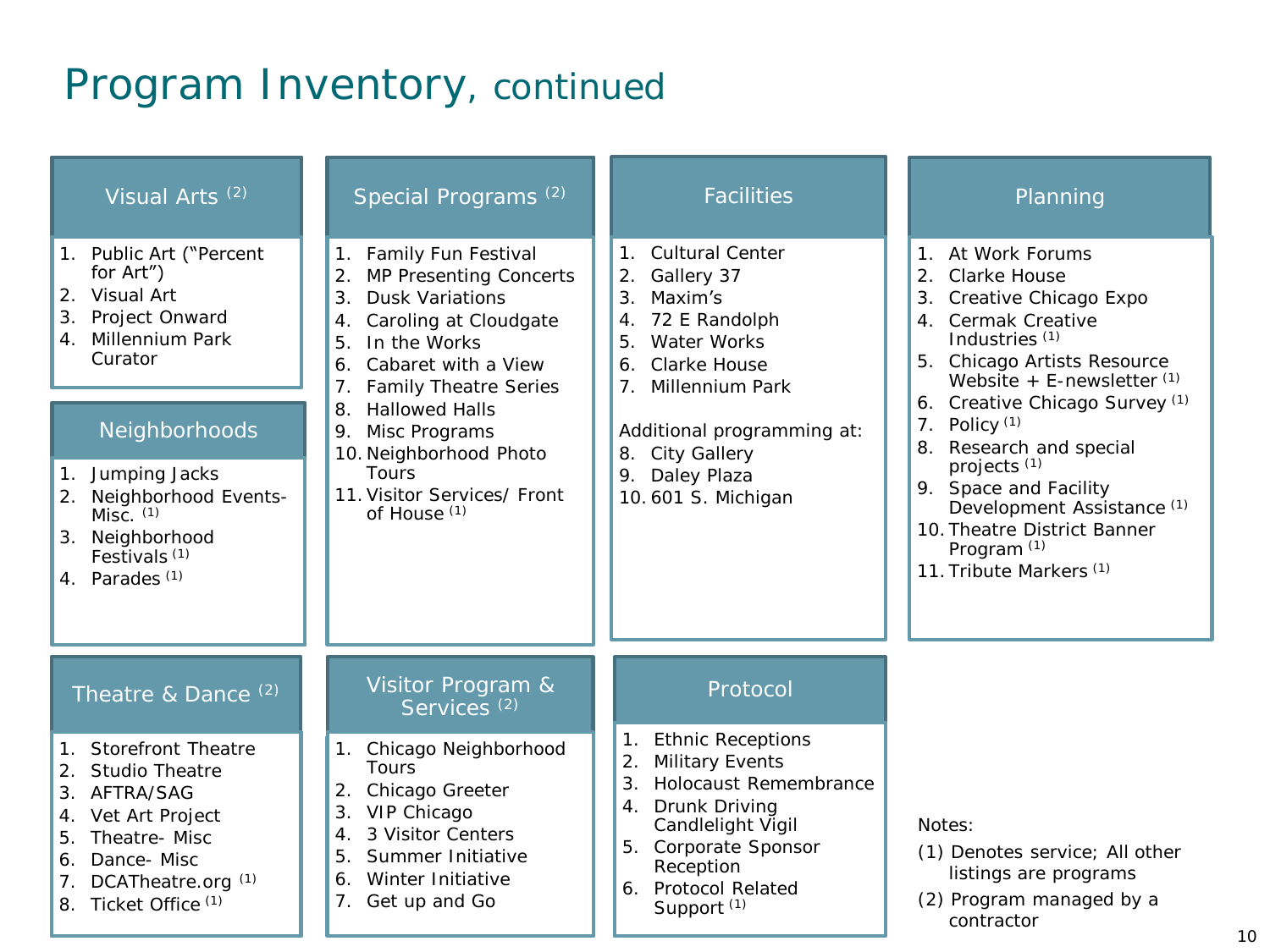## Programmatic breakdown by function

| <b>Function</b>                 | <b>DCASE</b><br><b>(Special Events)</b> | <b>DCASE</b><br>(Cultural Affairs) | <b>DCASE</b><br>(Contractor) |
|---------------------------------|-----------------------------------------|------------------------------------|------------------------------|
| Artistic Programming            |                                         |                                    |                              |
| Arts/ Culture Support           |                                         |                                    |                              |
| <b>Facilities Management</b>    |                                         |                                    |                              |
| Permitting/Logistics<br>Support |                                         |                                    |                              |
| Special Events (Large)          |                                         |                                    |                              |
| Special Events (Small)          |                                         |                                    |                              |
| <b>Visitor Services</b>         |                                         |                                    |                              |

Notes:

• Functional categories were created for the purposes of this inventory and are not official DCASE designations

• Facilities management staff also provide production support to programs listed in other categories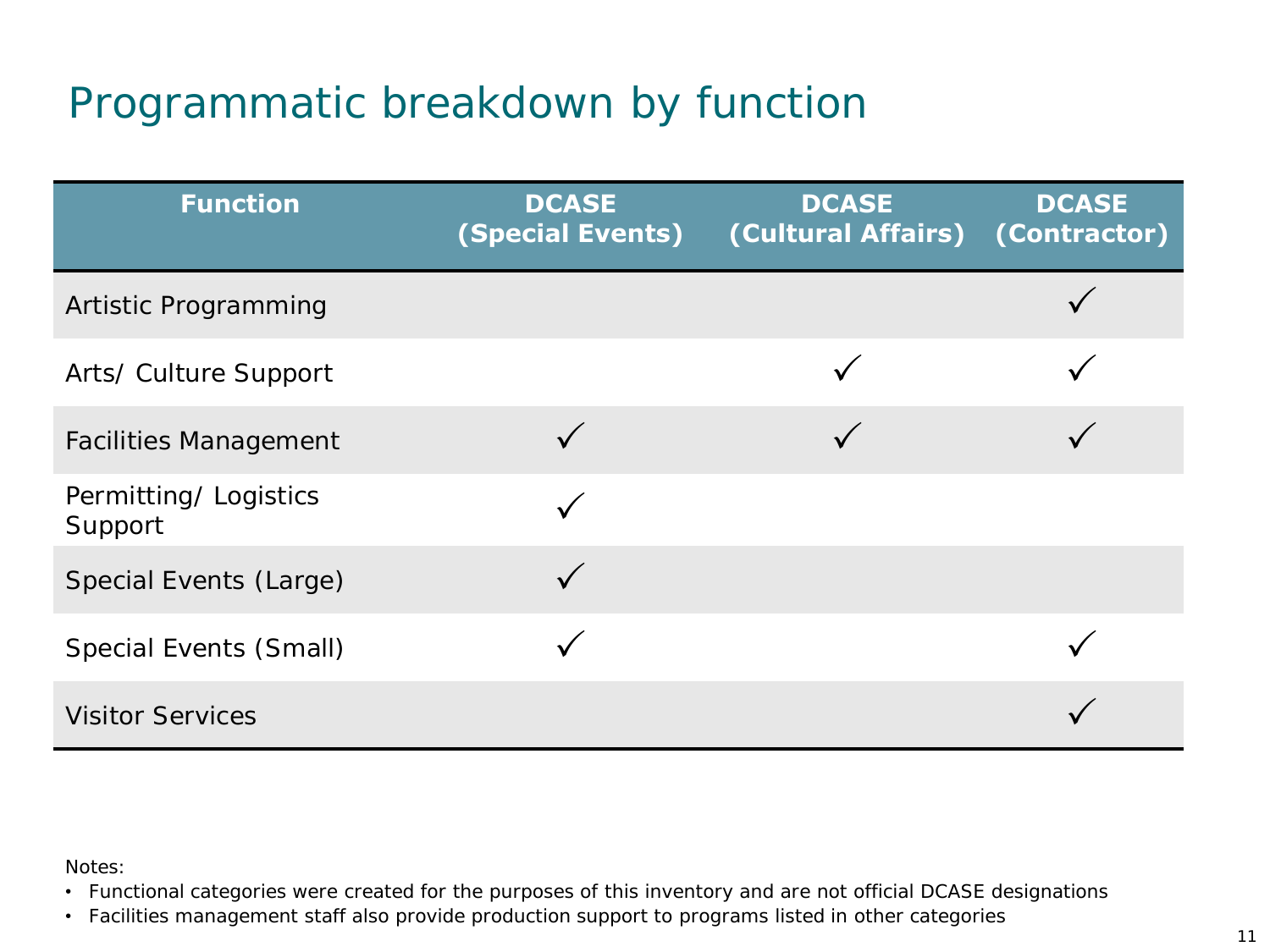### Attendance at events (by genre)



Note: Programs that incorporate multiple genres are included in both genre totals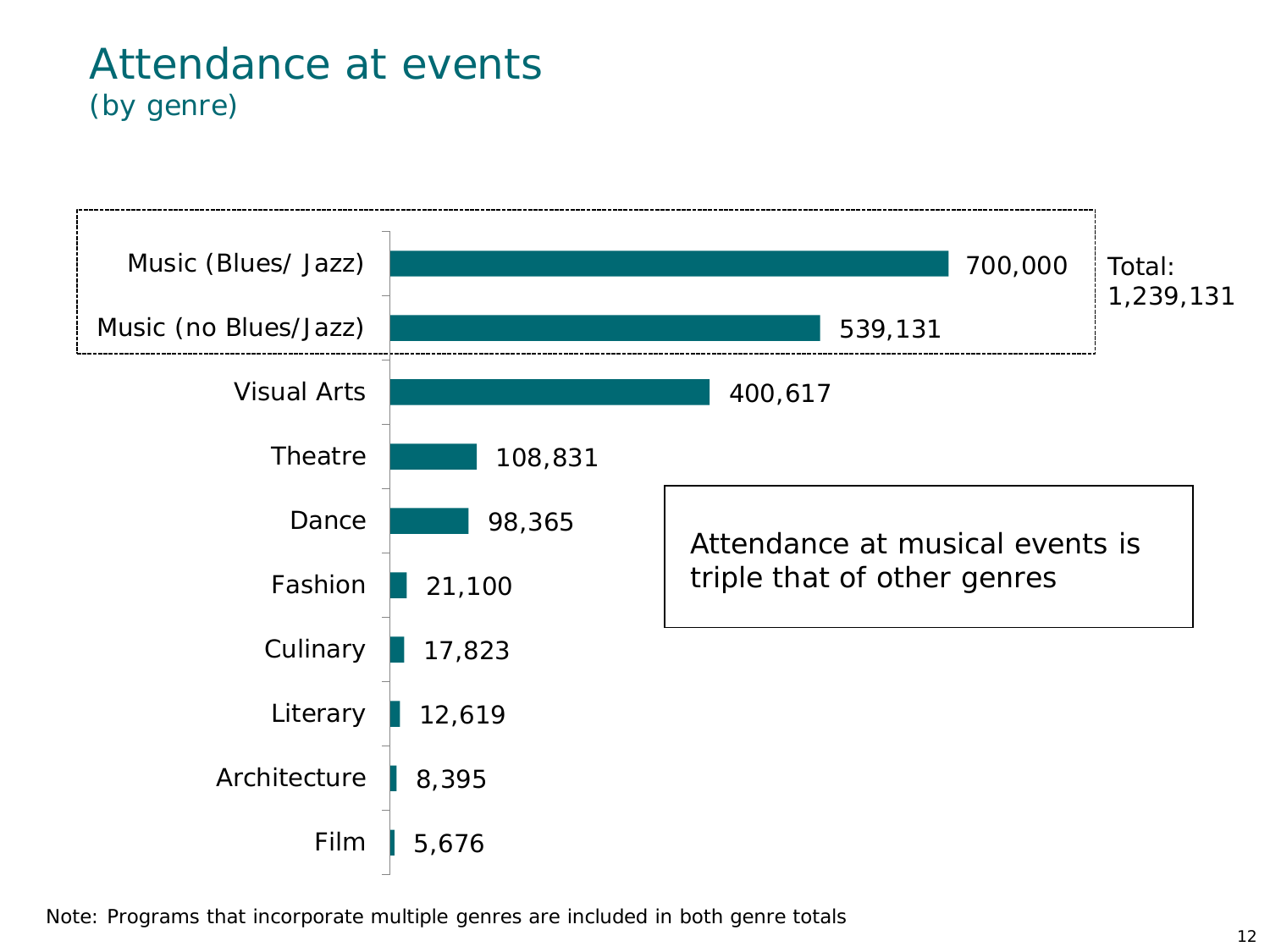### # of Offerings and Direct Attendance



 $#$  # Offerings (Current)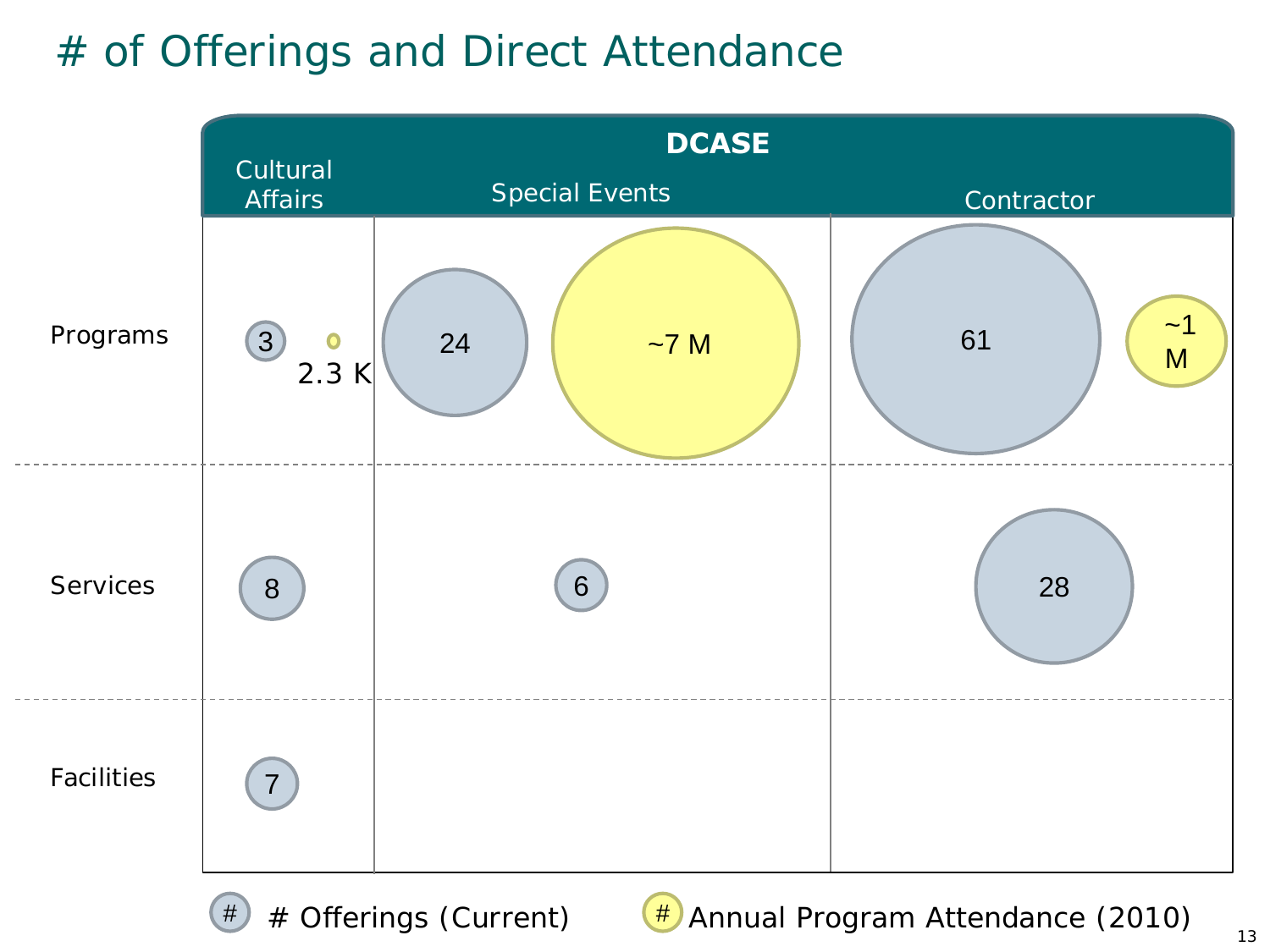### DCASE supported ~14K participants and performers in 2010



Note: Arts/Culture Support includes 2500 participants for Chicago Artists Month